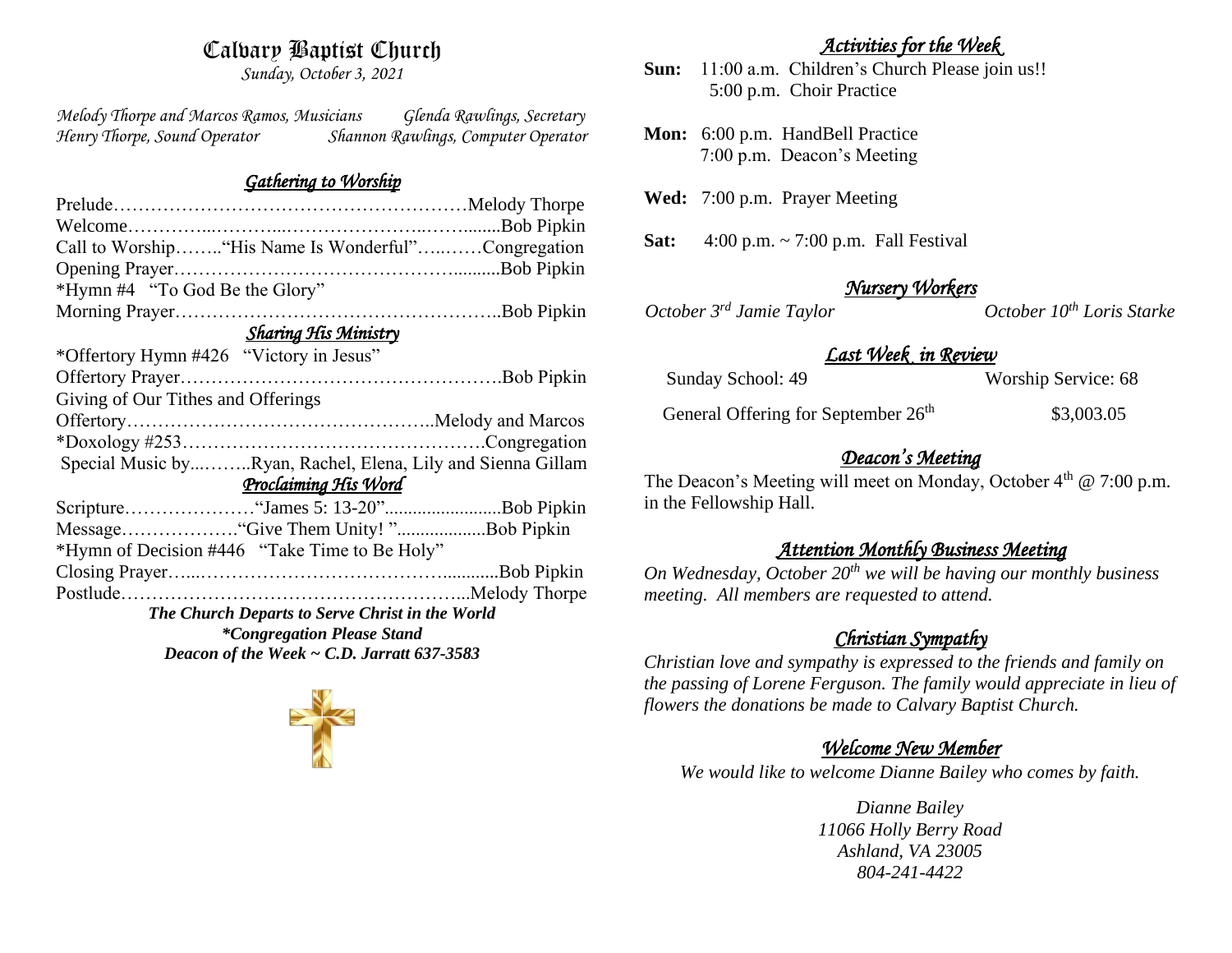#### *Alma Hunt State Missions Offering*

Calvary's Goal: \$500.00 Received to Date: \$665.00 *Congratulations we have reached our goal!!*

## *2022 Church Envelopes*

Please pick up your 2022 Church envelopes in the Vestibule. We urge you to use your envelopes so you will be sure to get credit for your contribution. Your envelopes are in **number** order.If anyone needs envelopes and didn't get them please call the Church Office 634-3215.

# *Chrismon's for Christmas Tree*

We are still in need of Chrismon's for the Christmas Tree. Last year we were Blessed with a donation from the Youth in Memory of Melanie Topping. We would like to order more this year. If you would like to place an order for an ornament in Honor or Memory of someone for the Church Christmas Tree please see information below. Orders will be accepted through October 3<sup>rd</sup> ornaments must be paid for by this date as well. Good news Order is free delivery and no sales tax.

Please note that families & friends can go together to purchase an ornament as well as Sunday School Classes, etc.

- Order forms are located at the front corner near the American Flag on the small table.
- Make Check payable to Calvary Baptist Church and note that it is for the Chrismon's
- If you have questions please see Janet Gillam or call her @ 434-637-2651

## *Shoe Box Donation*

*Given in memory of Lorene Ferguson by: Edward & Kay Bryant*

#### *Church Office: 634-3215*

*Church Email: [calvarybc1@verizon.net](mailto:cbcemporiaoffice@gmail.com)*

*Church Website[:www.calvarybaptistemporia.org](http://www.calvarybaptistemporia.org/)*

*Bob Pipkin Email: [jrpipkin3@gmail.com](mailto:jrpipkin3@gmail.com) and Cell: 757-418-1243*